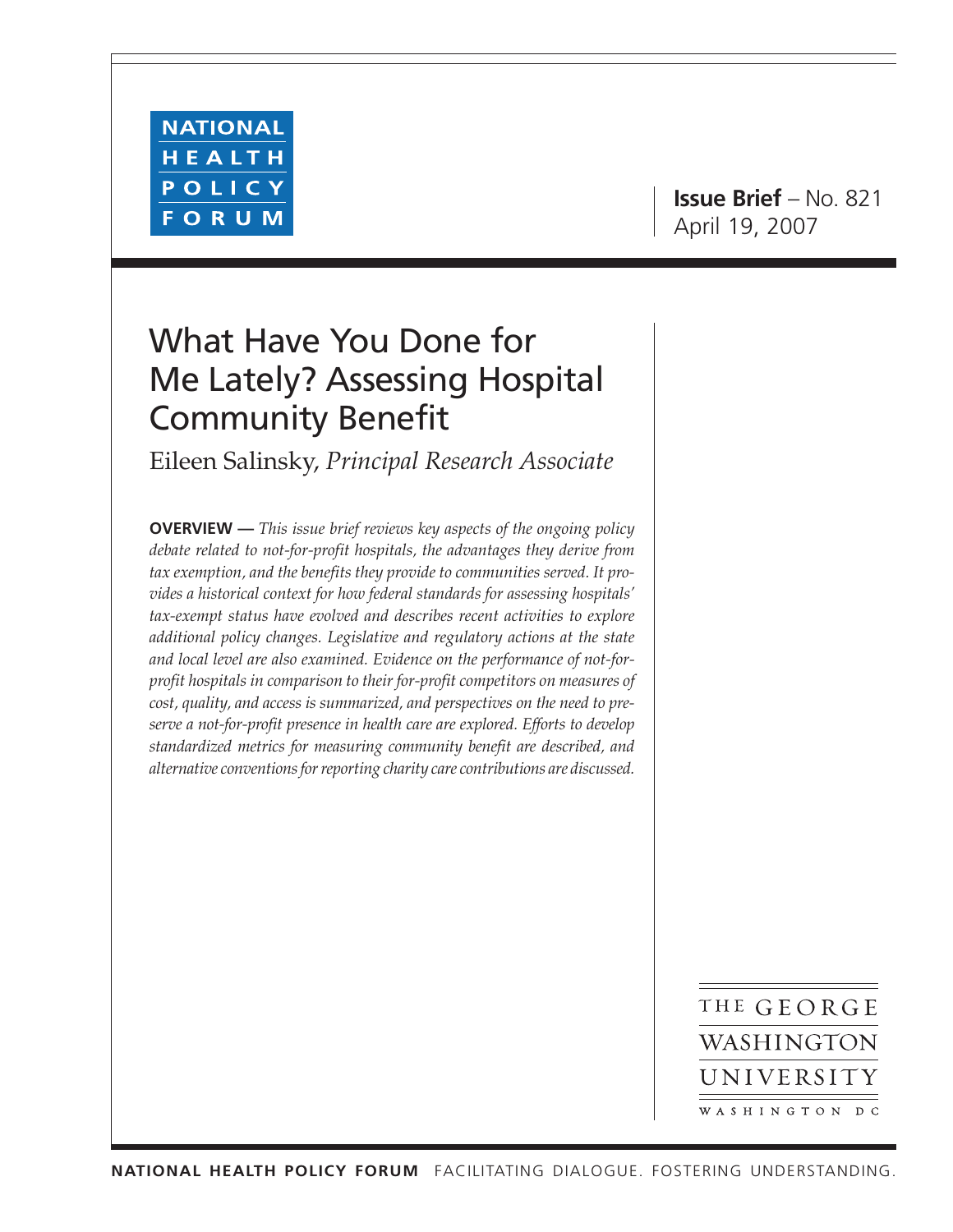# What Have You Done for Me Lately? Assessing Hospital Community Benefit

The image and defining mission of the "hospital" has changed dramatically over the last two centuries. In the early 1800s, the hospital was a charitable asylum, offering little more than comfort to the poor and helpless souls who went there when grievously sick, frequently to die. Today, hospitals are gleaming temples of modern medical technology, promising treatment and recovery—and generating handsome revenue in the process. Evolving from social charities formed to minister to society's outcasts, hospitals now represent "the most visible embodiment of medical care in its technically most sophisticated form."1 Originally dependent on philanthropic donations and direct government support to fund their charitable endeavors, hospitals are now a major industry drawing most of their funding from third-party payers. Tax-exempt hospitals (including both not-for-profit and government-owned institutions) account for over 80 percent of total hospital capacity nationally and had revenues in excess of \$503 billion in 2004.2

Since payments from health insurers became hospitals' principal form of income in the mid-20th century, hospitals have become increasingly aware of both their reimbursement levels and cost structures. This bottom-line orientation has, in turn, encouraged business practices that may conflict with charitable goals. Not-for-profit hospitals have come to look and behave more like profit-seeking enterprises, while the number of uninsured has risen significantly and competition from for-profit rivals has grown. Not surprisingly, the public's perception of hospitals' charitable role has blurred, and policymakers' scrutiny of the tax exempt status of not-forprofit institutions has intensified.

Policymakers at all levels of government are again beginning to question whether not-for-profit hospitals provide a benefit to the public and if this benefit is commensurate with the value of the tax exemption they receive. These questions have manifested in a variety of ways, including congressional hearings, evaluative studies, formal inquiries and investigations, litigation, and legislative activity in the states. Myriad forces have come together to heighten policymakers' attention to hospital community benefit.

A wave of scandals and ethics concerns has spurred Congress to examine the integrity of the not-for-profit sector broadly, and hospitals in particular. Press reports have highlighted allegations that indigent patients are sometimes billed at exorbitant rates, subject to aggressive debt collection **National Health Policy Forum** Facilitating dialogue. Fostering understanding.

2131 K Street NW, Suite 500 Washington DC 20037

202/872-1390 202/862-9837 [fax] [nhpf@gwu.edu \[e](mailto:nhpf@gwu.edu)-mail] [www.nhpf.org \[w](http://www.nhpf.org)eb]

**Judith Miller Jones** *Director*

**Sally Coberly** *Deputy Director*

**Monique Martineau** *Publications Director*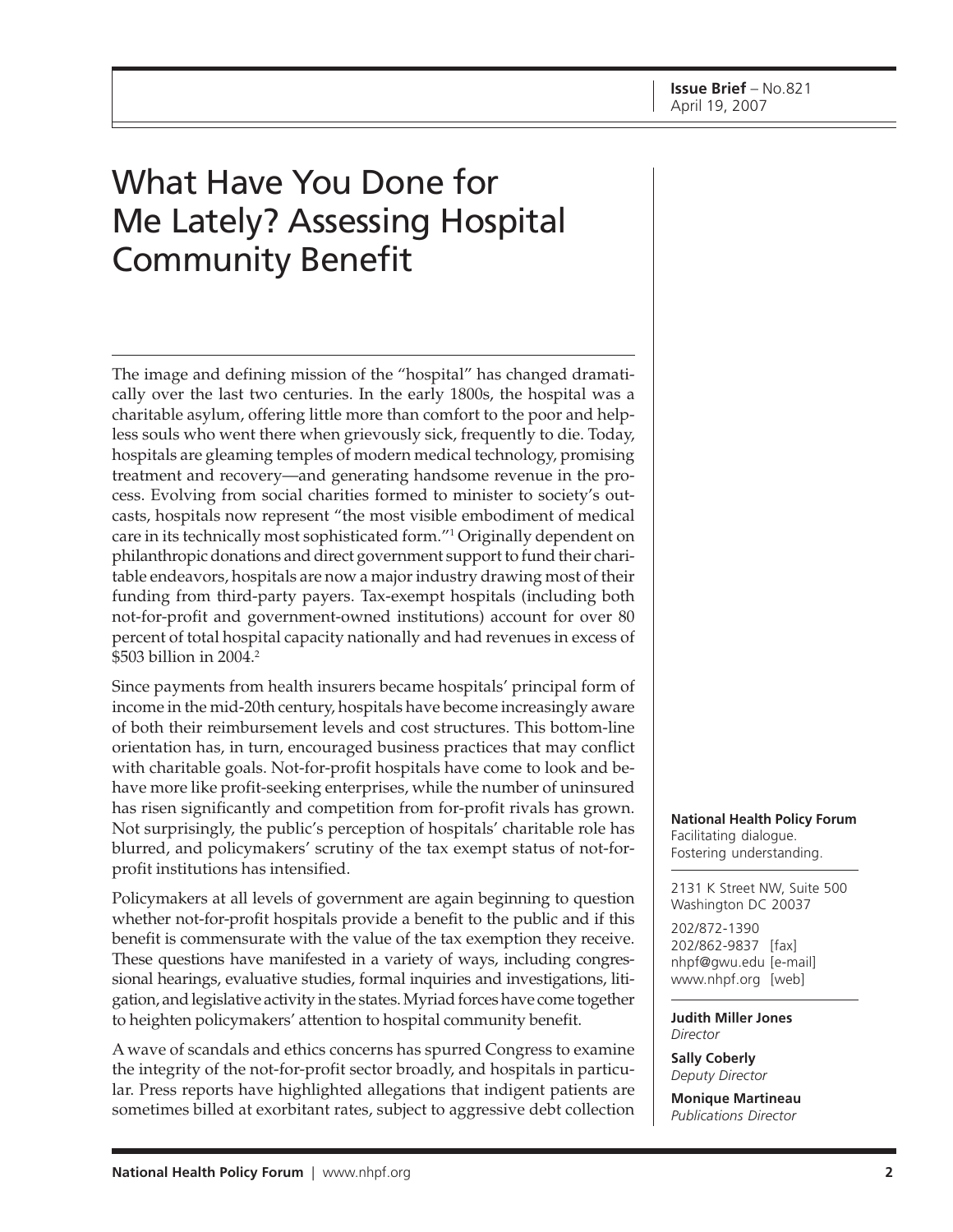practices, and forced into bankruptcy. At the same time, examples of lavish management compensation packages, executive perks, and board privileges have tarnished the public image of hospitals and other charities.

Congress has direct oversight responsibility to address these transgressions and ensure that tax exempt organizations uphold their fiduciary obligations. However, questions surrounding the public service mission of notfor-profit hospitals have implications for a much wider array of policy decisions. Issues as diverse as bioterrorism preparedness, graduate medical education, and Medicare payment policy can pivot on the extent to which hospitals are obligated to serve broad societal interests. Some might argue that the current policy debate on hospital community benefit merely represents the latest chapter in a long history of changing expectations regarding the nature and extent of these obligations. This paper provides a brief review of this history and summarizes the current status of efforts to define and document hospitals' community benefit.

### **HOSPITAL TAX EXEMPTION: HISTORY LESSON**

Since the federal income tax statutes were established in 1913, not-for-profit hospitals have been treated as charitable institutions exempt from taxation. Section 501(c)(3) of the Internal Revenue Code specifies that organizations "operated for religious, charitable, scientific, testing for public safety, literary, or educational purposes" will receive special consideration under federal tax law provided that the earnings of such organizations in no way inure to the benefit of any private shareholder or individual.3

Although hospitals are not specifically identified as qualified organizations under  $501(c)(3)$ , not-for-profit hospitals have historically been regarded as "charitable" enterprises entitled to special treatment under federal tax law. The earnings of qualified  $501(c)(3)$  organizations are not subject to federal income tax. Furthermore, individual and corporate donations to such organizations are tax deductible for donors, and the interest on bonds issued by municipalities on behalf of such organizations is tax free. (Government hospitals are also tax exempt, but these institutions typically secure this status by being a unit of local, state, or federal government, rather

### **Common Terms**

#### **Charity Care**

Care for which the hospital expects no payment. Charity care determinations are typically made prospectively (or as soon as practically possible) for patients deemed unable to pay. Patients are not typically billed, and collection efforts are not pursued. Accounting standards allow for charity care to be booked based on the charges that would have been incurred, but the major hospital associations recommend valuation based on the cost of delivering care or an amount representing the discount given from cost if partial payment is expected. Dollar amount is treated as a deduction from gross revenue in financial reports.

#### **Bad Debt**

Dollar amount incurred related to care for which payment is expected but cannot be collected from a patient or third party payer. Charges are initially booked in accounts receivable and written off as an operating expense once determined uncollectible.

#### **Uncompensated Care**

Commonly used to represent a combined total of charity care and bad debt amounts.

#### **Contractual Allowance**

The difference between charges and the payment amount negotiated between the hospital and third party payer. Subtracted from net revenue and not included in accounts receivable balances.

#### **Shortfall**

Difference between the cost of delivering care and the amount collected for care delivered to patients insured by government-sponsored insurance programs (Medicare and Medicaid).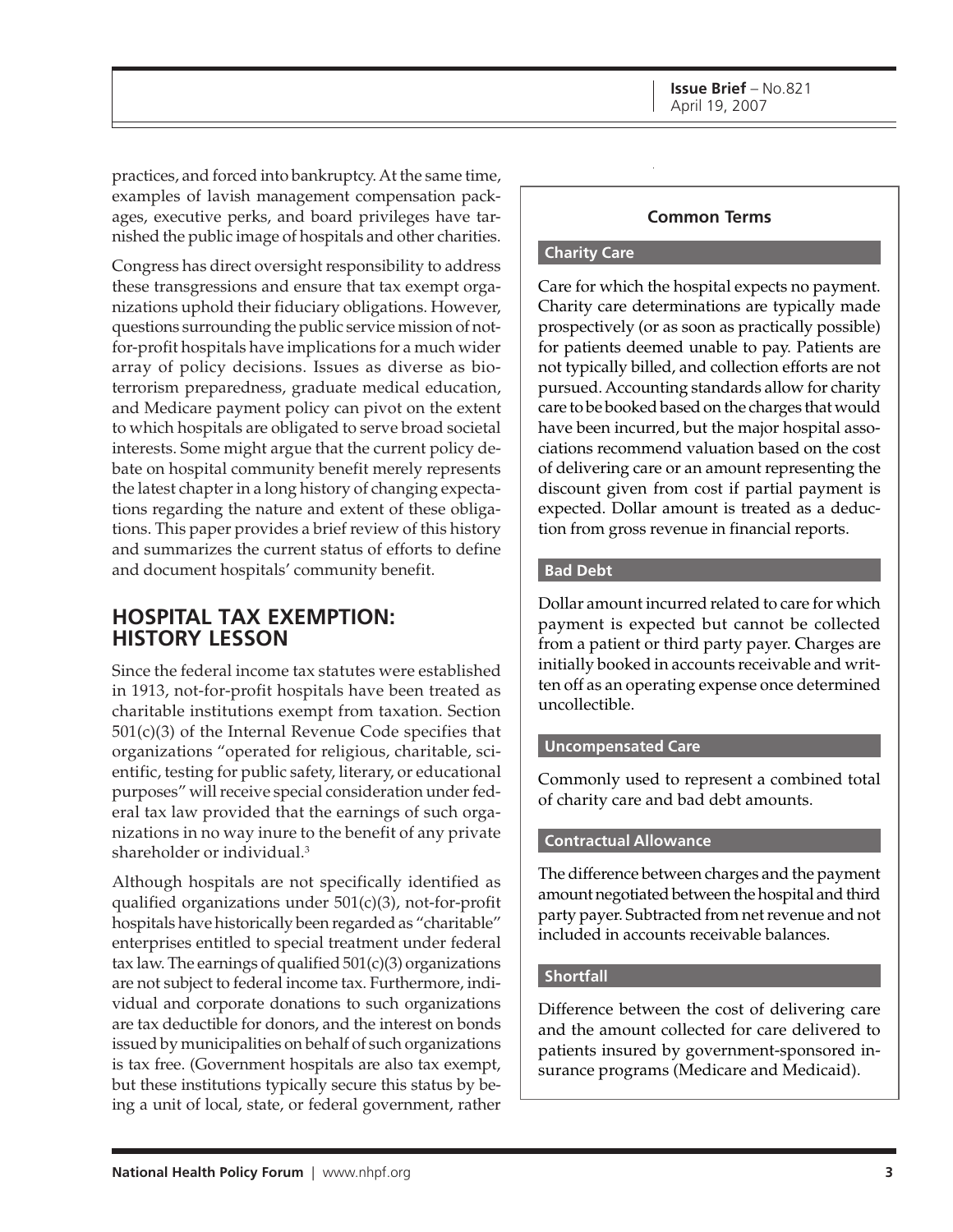than through 501(c)(3). For the purposes of this paper, "not-for-profit hospital" refers to private, tax-exempt facilities and excludes government hospitals, unless otherwise noted.)

The basis for demonstrating the charitable nature of not-for-profit hospitals has shifted over time. The first clearly defined standard for assessing a hospital's charitable purpose was tied to the provision of care to the poor. The Internal Revenue Service's (IRS's) revenue ruling 56-185, issued in 1956, stated that an exempt hospital must be "operated to the extent of its financial ability for those not able to pay for the services rendered and not exclusively for those who are able and expected to pay." This ruling specifically indicated that bad debts would not be considered charity care and suggested that hospitals should proactively differentiate between charity care and care for which payment was expected.

The IRS revised this policy after the establishment of the Medicare and Medicaid programs, adopting a broader definition of charitable purpose that did not solely depend on (or even require) the provision of charity care. In 1969 the "community benefit" standard established by IRS ruling 69-545 laid out criteria to affirm the tax-exempt status of a particular hospital:

- The hospital is governed by a community board
- Earnings are applied to improvements in patient care, medical training, education, research, expansion and repair of facilities, and amortization of debt
- Transactions between the hospital and members of its medical staff are conducted at arm's length and reflect fair market value
- Medical staff privileges are available to all qualified physicians in the area consistent with the facility's size and capabilities
- Care is provided to all those in the community who could pay, either by themselves or through private health insurance, or through a public program such as Medicare
- The hospital operates a full-time emergency room treating all persons requiring emergency care, regardless of ability to pay

These criteria were never formally codified through regulatory or legislative action but are generally consistent with the statutory language that applies to all 501(c)(3) organizations. The revenue ruling was challenged and upheld in federal court and continues to guide determinations of charitable intent today.

The IRS adopted this broader definition of hospitals' charitable purpose for a variety of reasons. In the late 1960s, there was widespread belief that uncompensated care would soon be greatly reduced or even eliminated due to the newly established public health insurance programs. In the face of substantial political pressure to ensure hospitals would not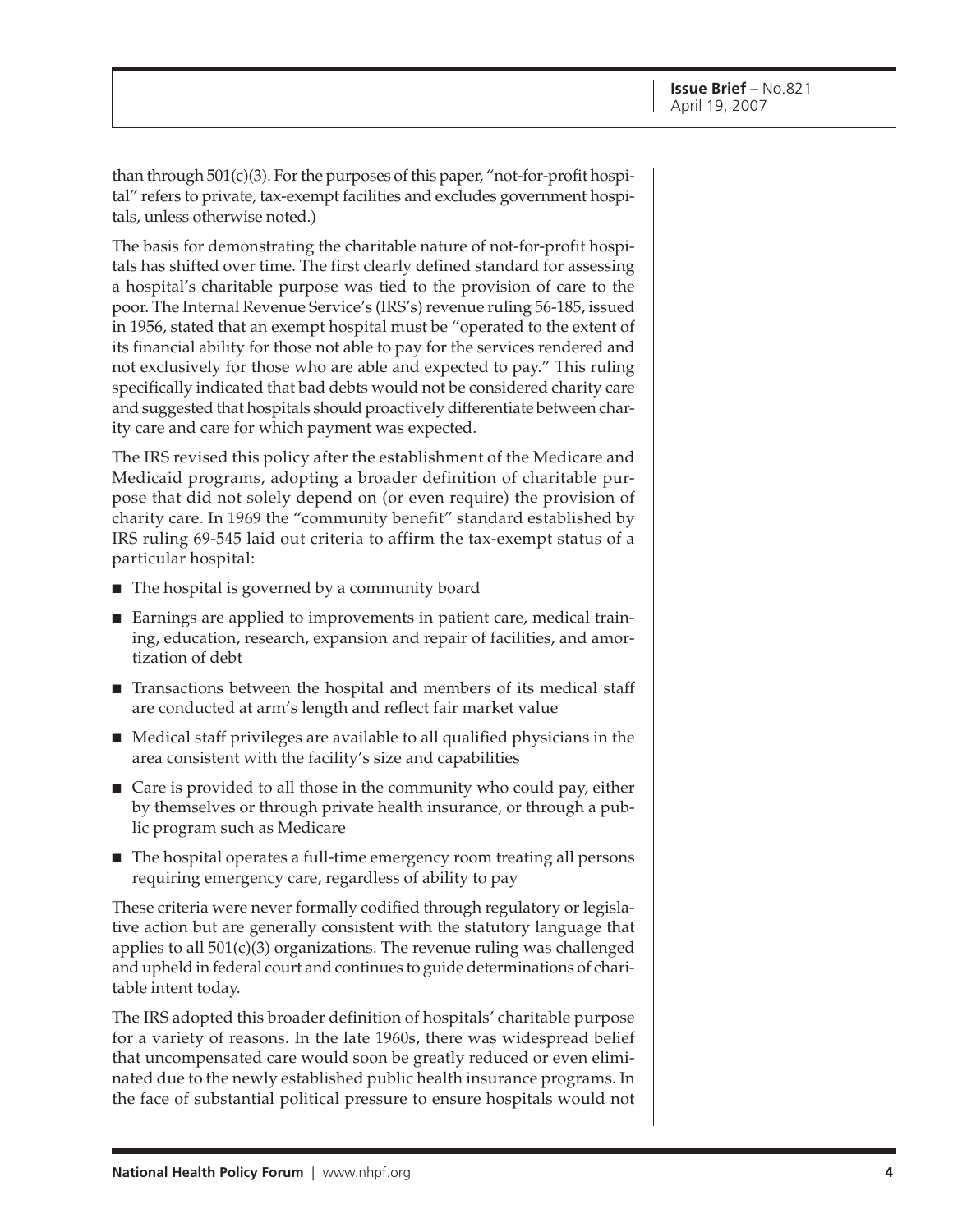lose their favorable tax status, the IRS accepted the argument that communities benefited from hospitals' investment in the development and application of modern medical science and maintained that this broad interpretation of community benefit satisfied charitable intent. Any immediate effect of hospitals' limiting charity care in response to the relaxed requirements under federal tax law was buffered by the fact that many hospitals were also obligated to provide uncompensated care in compliance with Hill-Burton funding.4

Hospital community benefit requirements have become increasingly flexible since the 1969 ruling. The IRS characterized revenue ruling 69-545 as an expansion, rather than a reversal, of its standard for determining charitable intent. Subsequent administrative policy changes have provided even greater latitude to hospitals. In 1983, the IRS ruled<sup>5</sup> that a not-for-profit hospital was not required to

#### **Hill-Burton**

The Hospital Survey and Construction Act of 1946 (commonly known

as the Hill-Burton Act) established a program of federal grants designed to assist hospitals with capital improvements to modernize their facilities. Hospitals using Hill-Burton funds were required to provide uncompensated care services for 20 years after receiving funds. In 1975, Congress amended Hill-Burton to provide for grants, loan guarantees, and interest subsidies for health facilities and strengthened compliance standards and monitoring under Title XVI of the Public Health Service Act. Grantees awarded Title XVI assistance after 1975 were required to provide uncompensated care in perpetuity. Title XVI funding was suspended in 1997, and only 269 hospitals nationwide are currently obligated to provide uncompensated care services under Title XVI funding requirements.

operate an emergency room to secure tax exemption if a state or local planning agency determined that such services were adequately provided by another medical institution in the community. The ruling also indicated that specialty hospitals, such as cancer or eye hospitals, would not be required to operate emergency rooms if they focused on conditions unlikely to require emergency care and could otherwise demonstrate a benefit to the community served. In essence, IRS administrative policy maintains that the conditions dictating an individual hospital's tax-exempt status are contingent on the circumstances and needs of the community it serves.

Although the vast majority of not-for-profit hospitals continued to maintain emergency rooms, concerns about access to emergency services and patient "dumping" began to surface in the early 1980s fueled in part by a rising number of uninsured persons and a declining number of Hill-Burton–obligated facilities. Rather than clarifying not-for profit hospitals' obligation to provide emergency services through the tax code, Congress passed the Emergency Medical Treatment and Active Labor Act (EMTALA) in 1986.<sup>6</sup> EMTALA imposed emergency service requirements on hospitals as a condition of participating in the Medicare program without making any distinctions between not-for-profit and for-profit facilities. Amended in 2003, EMTALA requires participating hospitals to screen and provide stabilizing treatment (within the hospital's capability) to all patients presenting in emergency departments.

Beyond failing to establish a clear, measurable standard for hospital tax exemption, some argue that federal policies have, in fact, accelerated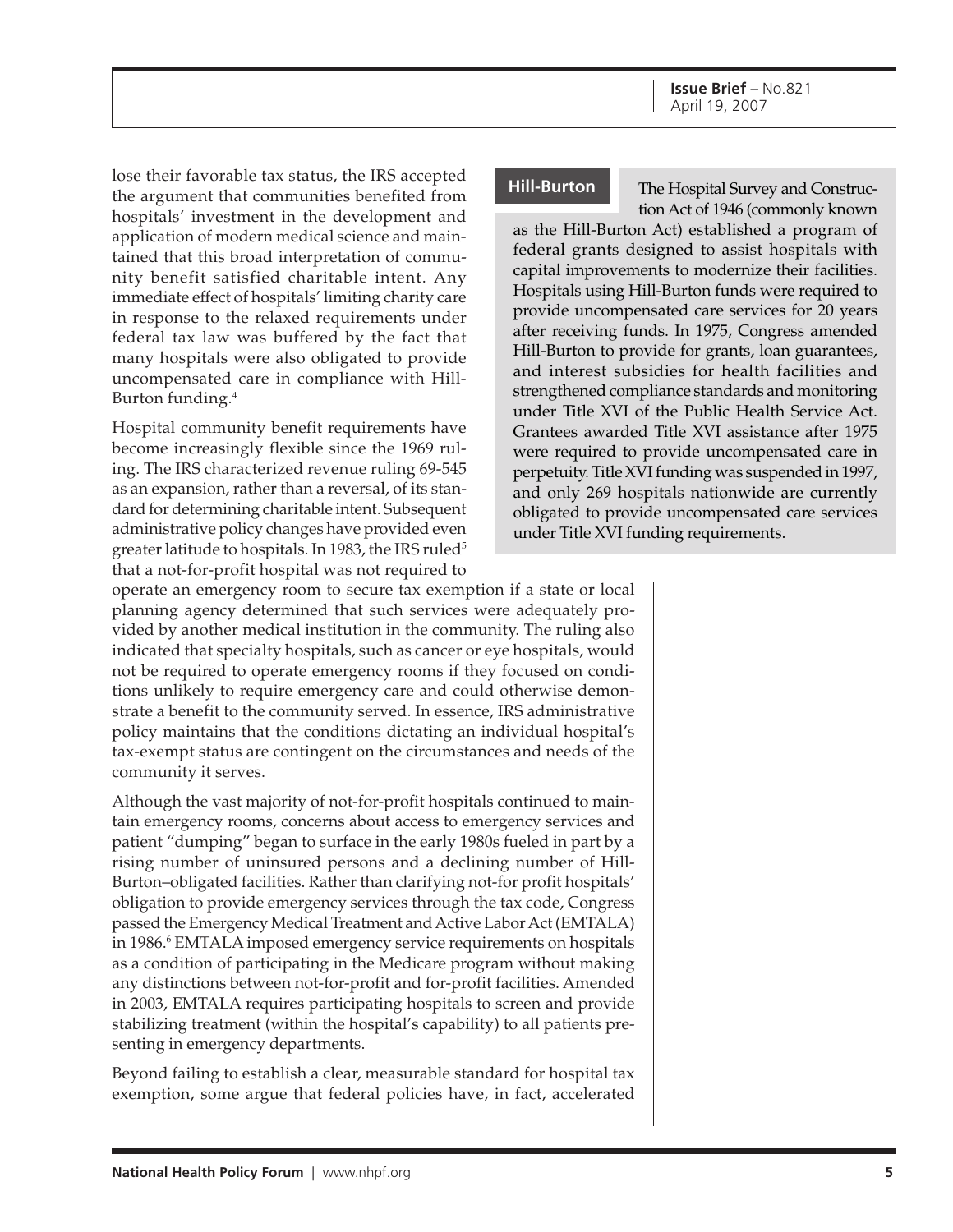hospitals' shift toward a more "business-like" orientation. Cost-based reimbursement principals under Medicare treated depreciation and interest as expenses, which facilitated bond-financed capital investment by creating a predictable revenue stream to service debt repayment. Changes to federal tax policy in the early 1970s furthered the appeal of bond financing by reducing barriers to municipal sponsorship of taxexempt hospital bonds.

Hospitals' access to bond-financed capital is largely determined by bond ratings, which are tied to measures of financial performance. A bigger bottom line improves bond ratings and allows for more favorable interest rates. As capital development became increasingly reliant on bond market valuation rather than philanthropic assessments of need, the focus on hospitals' fiscal health began to displace attention to community health concerns.

#### **Tax-Exempt Bond Financing**

State and local governments can issue bonds to finance their own investments (governmental bonds) and can also issue bonds on behalf of private entities (private-activity bonds). Governmental bonds are tax exempt. Most private-activity bonds are taxable, but some private-activity bonds are tax exempt for a limited number of activities specified in the federal tax code. Examples of activities eligible for tax-exempt bond financing include not-for-profit hospital services, student loans, the provision of manufacturing structures and equipment, and mortgages for owneroccupied housing.

Annual caps limit the amount of tax-exempt private-activity bonds for most categories of eligible activities, but the tax-exempt bond financing available to not-for-profit hospitals is not subject to these limitations. Of the \$50 billion in tax-exempt private-activity bonds issued by state and local governments in 2002, about \$10 billion went to not-for-profit hospitals.

Access to tax-exempt financing lowers the cost of capital for not-for-profit hospitals. Purchasers of taxexempt bonds do not pay income taxes on the interest proceeds of that bond and are therefore willing to accept a lower interest rate than they would from

an otherwise equivalent taxable debt. The Congressional Budget Office (CBO) estimates that, in 2006, the cost of capital for not-for-profit hospitals was 10.8 cents per dollar of investment, compared with 12.9 cents per dollar for for-profit hospitals.

CBO has raised concerns that hospitals are leveraging their preferential tax treatment to engage in a form of arbitrage (that is, earning riskfree profit). Not-for-profit hospitals are not subject to income taxes related to interest earned on securities and other investments they hold. Therefore, they have an incentive to finance capital investment through tax-exempt bond issuances, rather than drawing on financial reserves they have accumulated and invested in higher yielding (normally taxable) securities.

Hospital representatives argue that not-for-profit facilities must keep precautionary savings on hand in order to respond to unforeseen financial difficulties and cannot liquidate their investment assets to fund capital development. Critics disagree over the appropriate level of precautionary savings hospitals should maintain.

*Source: Congressional Budget Office, Nonprofit Hospitals and Tax Arbitrage, December 2006; available at [www.cbo.gov/ftpdocs/76xx/](http://www.cbo.gov/ftpdocs/76xx) doc7696/12-06-HospitalTax.pdf.*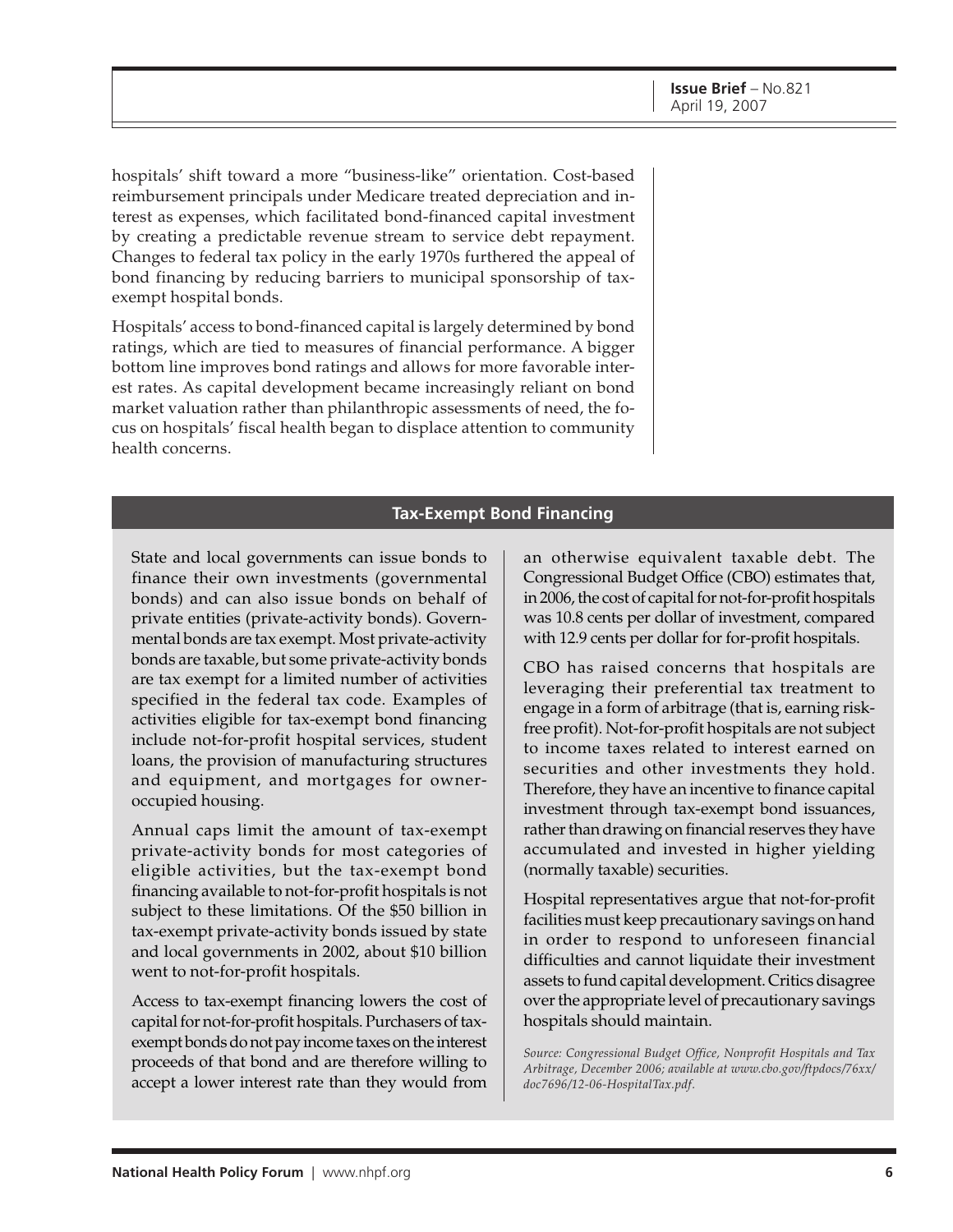This bottom-line orientation was perpetuated by additional policy changes in the 1980s. The development of prospective payment under Medicare in 1983 established new incentives for economic efficiency, reduced cost-shifting opportunities, and intensified pressures to maintain profitability. Under prospective payment, hospitals are reimbursed a fixed price per case and are not guaranteed rate increases to accommodate growth in their underlying costs. Prospective payment did not eliminate Medicare's support for capital investment, but it did significantly reduce the certainty of generating revenues to finance debt and raised the importance of effective cost management and strategic decision making.<sup>7</sup> Changes in tax policy in the early 1980s gave not-for-profit organizations more latitude in designing executive compensation packages to reward superior management skills. These changes allowed for greater use of incentive-based payments for management tied to hospitals' financial performance. Taken together, these policy changes have converged with market dynamics, such as the rise of multi-hospital systems, to affect the priority accorded to hospital community benefit.

### **CURRENT STATE OF PLAY**

Federal policymakers have periodically questioned whether not-for-profit hospitals provide community benefits at a level commensurate with the tax advantages they enjoy. However, a more robust federal standard for conferring tax exemption (in the form of either legislation or regulation) has yet to emerge. The IRS has never revoked tax exemption from a not-for-profit hospital based solely on a failure to demonstrate community benefit. The agency has also never promulgated formal regulations to clarify its administrative rulings regarding hospital tax exemption. Until recently, Congress has likewise shown little appetite for sharpening the specificity of federal tax law in order to create more exacting standards for judging hospital charitable intent. Although federal tax law is quite specific in characterizing other types of charitable enterprises, historically Congress has avoided making statutory change to address the tax-exempt status of hospitals.

Recent congressional inquiries have raised specific concerns about some practices of not-for-profit hospitals, questioning whether they undermine hospitals' charitable mission and tax-exempt status.<sup>8</sup> Congressional hearings and several lawsuits have focused on hospitals' billing practices related to uninsured patients in light of reports that the uninsured were billed at highly inflated rates and subjected to aggressive debt collection techniques. The compensation packages of hospital executives have also been examined. Policymakers have suggested that the salary and benefit structures of some hospitals provide excessive compensation that constitutes private benefit in direct conflict with a not-for-profit charter.

In response to congressional interest, the IRS fielded a survey of approximately 600 hospitals in 2006 seeking to assess compliance with existing tax exemption criteria.<sup>9</sup> The survey probed services offered, payer mix,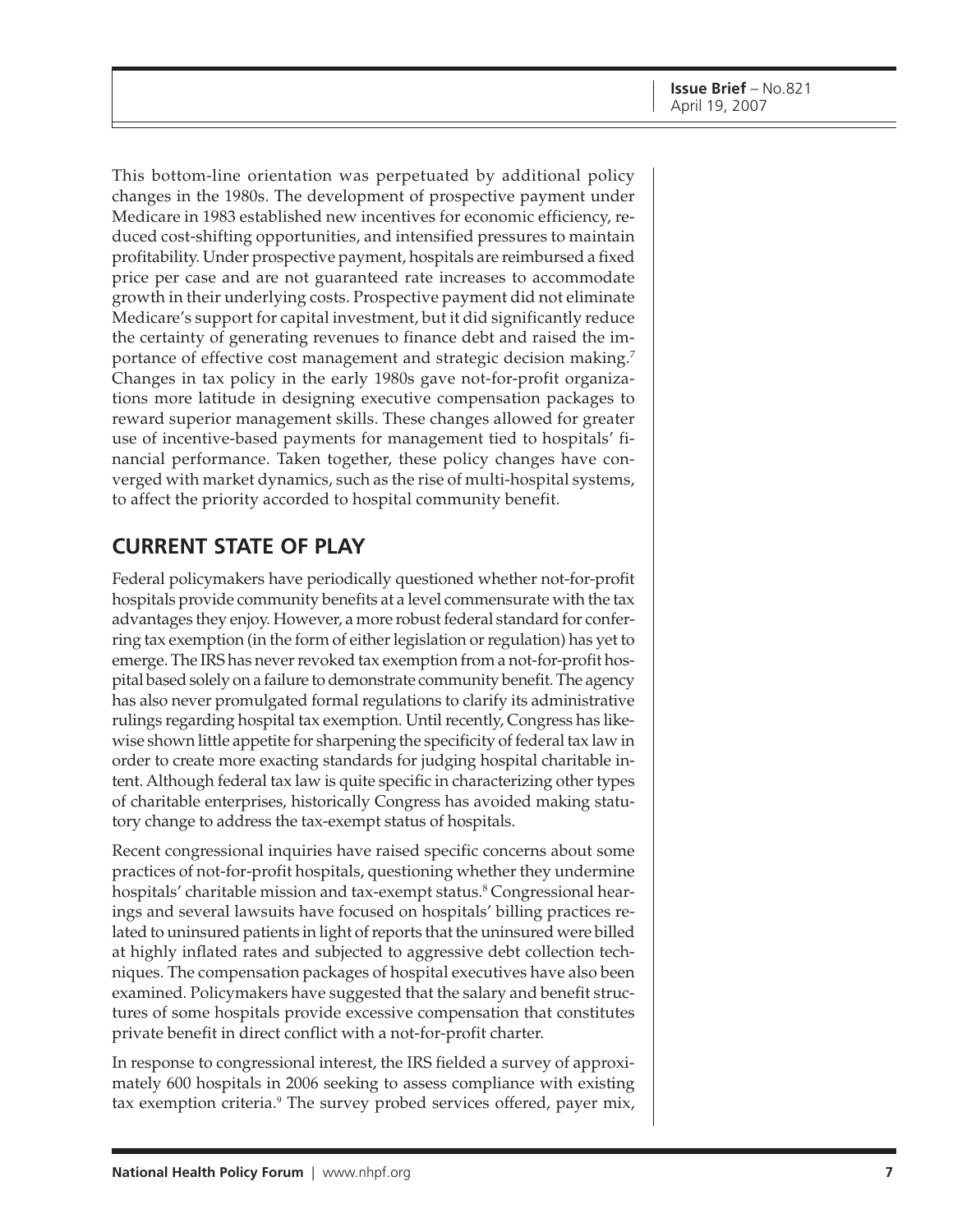nature of emergency services available, governance structure, policies related to medical staff privileges, research activities, medical education, uncompensated care, billing practices, community programs, and executive compensation practices. The Government Accountability Office (GAO) also conducted a voluntary survey of the 100 largest not-for-profit systems' compensation, benefits, and governance practices.10 A low response rate prompted harsh criticism from congressional leaders—along with promises to introduce legislation early in the 110th Congress to strengthen charitable obligations. Absent further legislative or regulatory activity, the federal tax status of hospitals continues to be governed by rather ambiguous, and somewhat dated, IRS rulings.

### **WHERE THE ACTION IS**

The financial implications of state and federal tax exemption are considerable. A recent report by the Congressional Budget Office (CBO) estimated the value of tax exemption for hospitals to be \$12.6 billion nationwide in

2002.11 Approximately one half of this monetary value was derived from federal tax exemption and the other half from state and local tax policies. Exemption from local property taxes was the single largest contributor to the value of tax exemption, representing one quarter of the total (Figure 1).

Authorities at the state and local level have been more aggressive than federal policymakers in defining hospitals' charitable obligations and enforcing compliance with those standards. States and localities typically confer tax advantages to not-forprofit hospitals, but the conditions required for tax exemption vary substantially in both scope



**FIGURE 1**



*Source: Congressional Budget Office,* Nonprofit Hospitals and the Provision of Community Benefits*, December 2006, p. 5; available at [www.cbo.gov/ftpdocs/76xx/doc7695/12-06-Nonprofit.pdf.](http://www.cbo.gov/ftpdocs/76xx/doc7695/12-06-Nonprofit.pdf)*

and specificity. In general states and localities will only confer tax exemption to hospitals designated as  $501(c)(3)$  organizations by the IRS, but many impose additional requirements.

State laws related to hospital tax exemption include:<sup>12</sup>

■ **Requirements for charity care policies.** A number of states have passed or considered laws that require not-for-profit hospitals to have a written charity care policy and to make this policy known to patients. However, these laws generally do not establish standard criteria for patient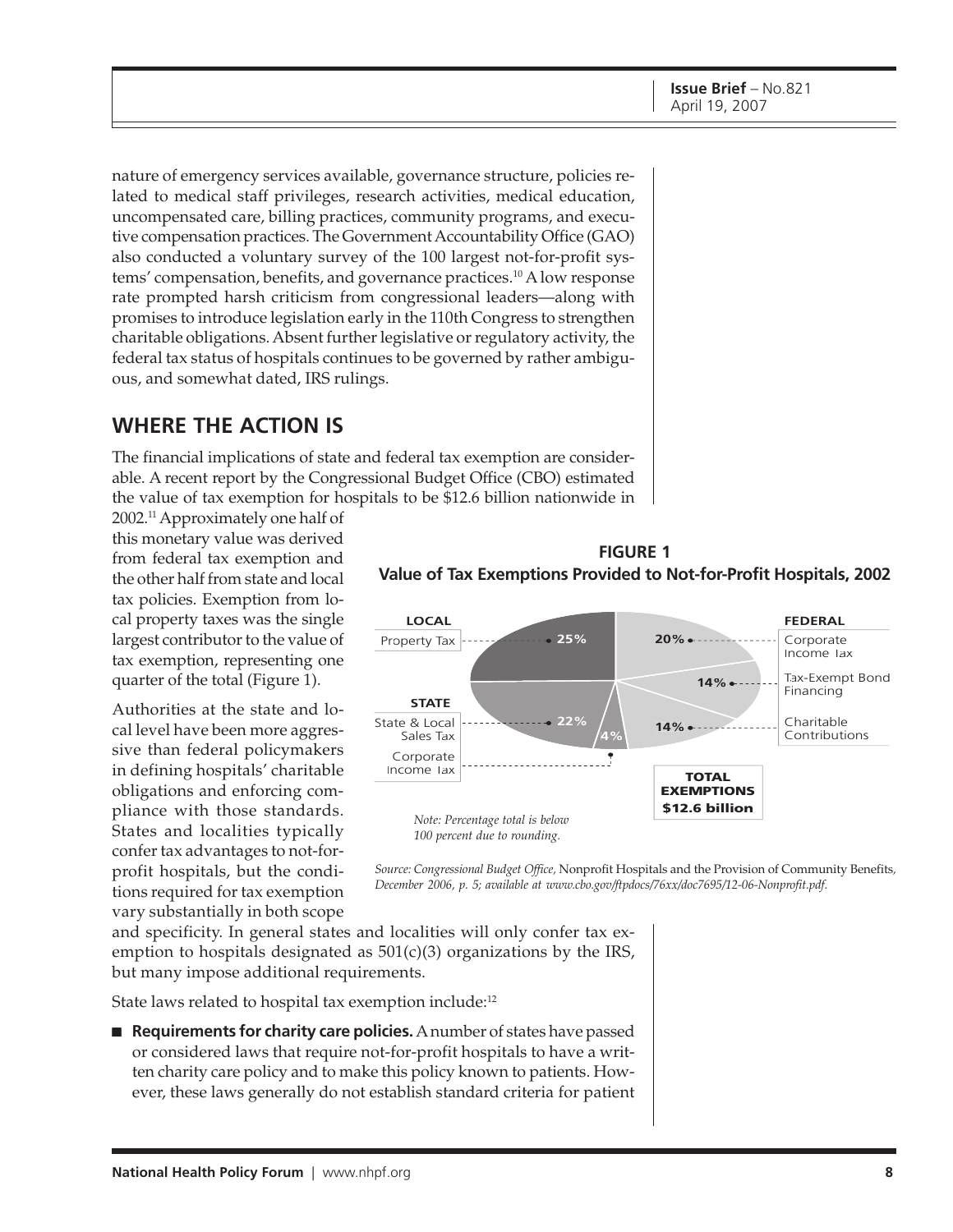#### **Raising the Bar**

Texas was the first state to legislatively require not-for-profit hospitals to meet a quantified level of community benefit to retain tax exemption. In 1993, the Texas legislature mandated that not-for-profit hospitals provide charity care and government-sponsored indigent care at a reasonable level in relation to community needs, available resources of the hospital, and the tax-exemption benefits received by the hospital.

Hospitals are obligated to provide charity care and governmentsponsored indigent care in an amount equal to one of the following:

- A level which is reasonable in relation to community needs (as determined through a community needs assessment), the available resources of the hospital, and the tax-exempt benefits received by the hospital;
- At least four percent of the hospital's net patient revenue
- At least 100 percent of the hospital's tax-exempt benefits (excluding federal income tax)

Hospitals are permitted to deduct bad debts from net patient revenues in determining compliance with these thresholds. The law requires annual reporting by hospitals regarding the costs of charity care, government-sponsored indigent care, and bad debts incurred. Following enactment of the mandate, charity care provision increased in hospitals that were not meeting the thresholds established and declined only a small amount for hospitals above thresholds.

eligibility and may not require hospitals to articulate specific criteria in their own institutional policy.

- **Indigent care standards.** A few states have mandated the level of charity care or community service that hospitals must provide in order to receive tax exemption. These quantitative requirements are typically linked to financial measures, such as proportion of operating revenue devoted to community benefit or fixed dollar amounts of charity care. Some states have set uniform, statewide eligibility criteria to identify patients who must qualify for charity care, although individual hospitals may establish more generous eligibility thresholds.
- **Billing guidelines.** Spurred by class action lawsuits claiming that hospitals were billing uninsured patients at exorbitant rates, some states enacted laws that set maximum payment guidelines for indigent patients. These laws typically tie indigent billing to Medicare or third party payment rates.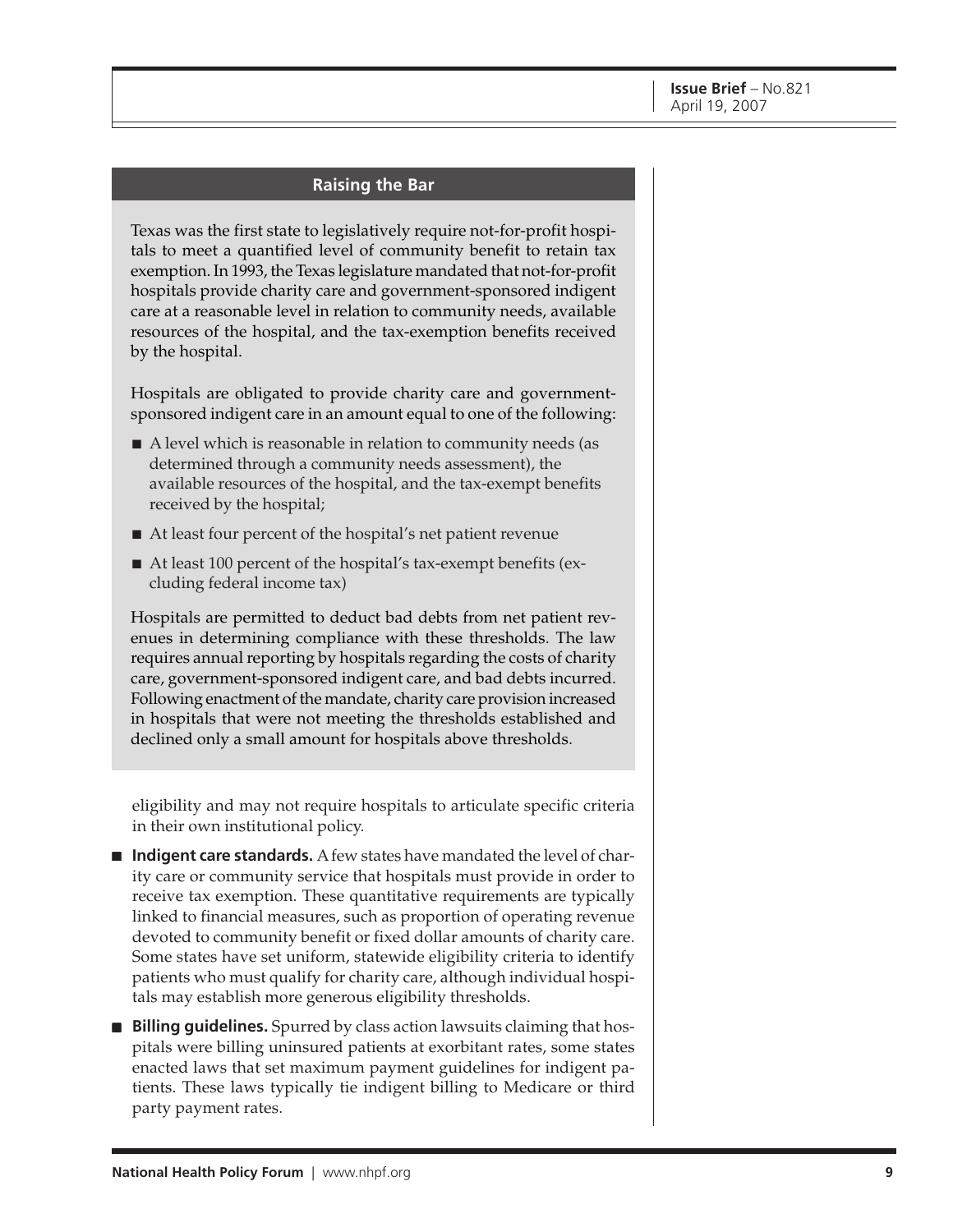The Illinois Department of Revenue recently denied tax ex-**Cracking Down** *\* BNA's* Health Care emption to Provena Covenant Medical Center, finding its commitment to charity care was insufficient to qualify as a

charitable institution. In 2002, the hospital system provided an estimated \$831,724 in charity care (about 0.7 percent of total revenue), whereas the property tax exemption it was requesting was valued at \$1.1 million.\* The state's decision affirmed the actions of the Champaign County Board of Review, which denied the hospital's petition for a property tax exemption in the 2002 tax year. Hospital officials maintain that the state's action is not supported by legal precedent and ignores the significant resources the institution contributes to fund care delivered to Medicaid patients, for whom reimbursement levels fall far below the cost of delivering care. The hospital system estimates that in 2005 Medicaid reimbursements fell approximately \$48 million short of the actual costs of providing care to Medicaid patients.\*\* The hospital system is appealing through the courts.

■ **Reporting requirements.** Some states require hospitals to document their community benefit activities through periodic reports, which typically include both quantitative and qualitative measures.

Challenges to hospital tax exemption based on perceptions of insufficient community benefit are not uncommon at the state and local level, but such challenges are not widely prevalent. These cases often center on local property tax exemption, and determinations of community benefit are likely to be based explicitly on the amount of charity care provided. Experts believe that local officials may be more inclined to challenge tax exemption because hospitals burden municipal resources and represent a significant potential source of new tax revenue for budget-strapped local governments. In some large cities, predominantly those that depend heavily on property taxes, not-for-profit organizations have been pressured to make payments in lieu of taxes to defray the expenses of the municipal services they use.

Federal tax auditors have examined the fiscal practices of a number of hospitals, but these audits have not typically centered on possible community benefit violations. Federal tax investigations have largely focused on concerns related to private inurement. The IRS has the power to levy fines and penalties against tax-exempt hospitals found to have used the organization's revenues to enrich private individuals (often through lucrative benefits given to hospital management or medical staff). However, revocation of tax-exempt status is the only remedy available in cases where hospitals fail to meet the community benefit standard. The severity of this action may deter federal officials from raising fundamental questions related to community benefit and likely prompts a narrower focus on blatant financial improprieties.

- Policy Report*, 14, no. 40 (October 9, 2006): p. 1315.*
- *\*\* William Foley, "Ramifications of the Provena Ruling,"* Modern Healthcare*, 36, issue 45 (November 13, 2006): p. 18.*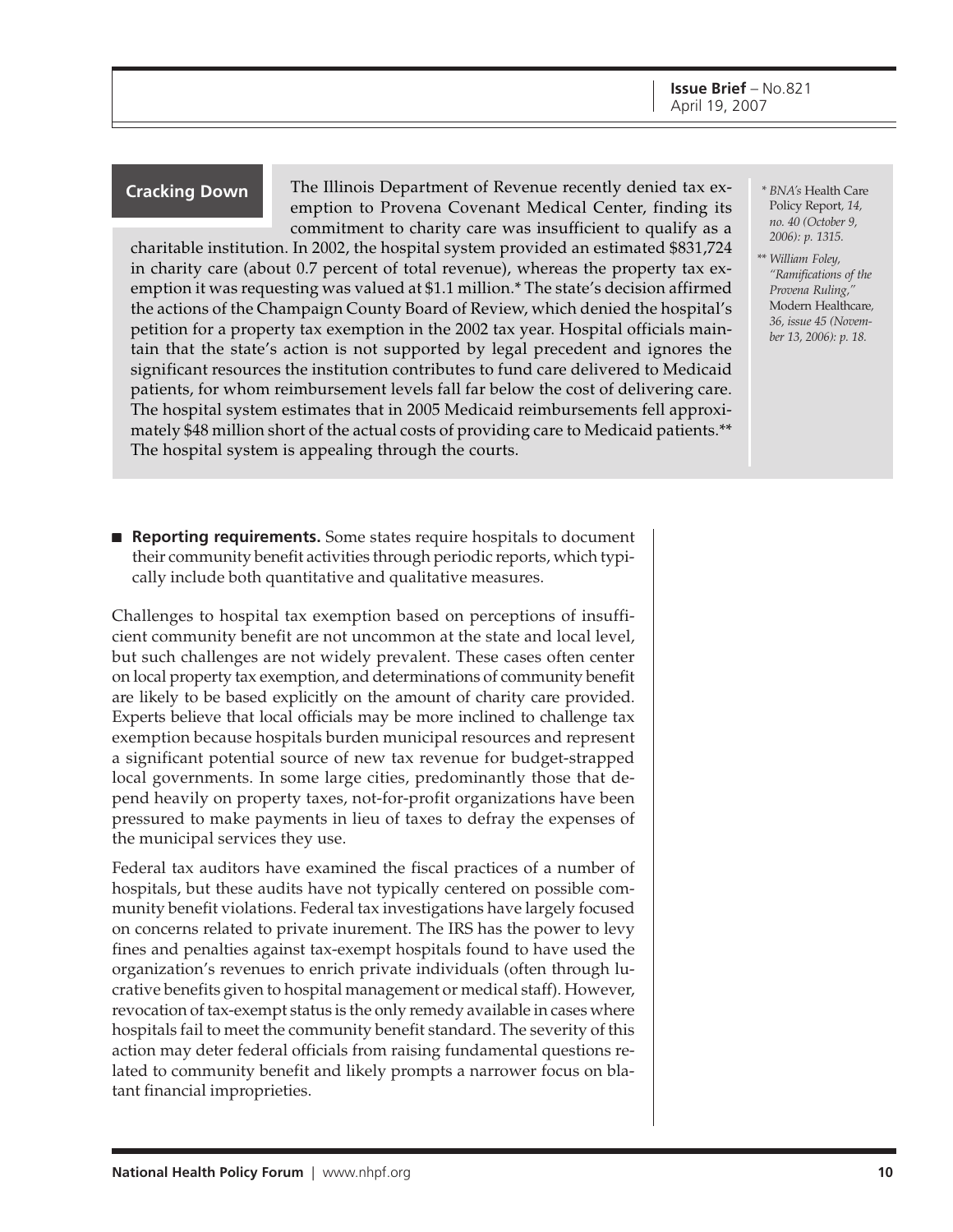### **A DISTINCTION WITHOUT A DIFFERENCE?**

Many attempts to judge the utility of conferring tax exemption to not-forprofit hospitals are based on comparisons with their for-profit counterparts. Most Americans appear to prefer that health care be governed by humanitarian ideals, rather than profit-seeking motives. However, they are also very confused about the distinctions between for-profit and notfor-profit organizations. A public opinion survey conducted in 1996 found that roughly half of respondents either had no idea how not-for-profit health care organizations differed from for-profits or could not describe those differences in simple terms.13

The public's lack of clarity cannot be easily dismissed as ignorance. The growing prevalence of legally complex joint ventures between not-for-profit institutions and for-profit entities challenges knowledgeable parties' ability to clearly differentiate across organizations. Tax law related to such joint ventures continues to emerge, making it increasingly difficult to draw bright lines by ownership status. The growth of large not-for-profit chains composed of multiple hospitals in disparate geographic locations also confounds the validity of a "community board," which purportedly governs based on the interests of the community served.

Empiric studies have also failed to clearly delineate the defining characteristics of not-for-profit hospitals. Comparative assessments are premised on the assumption that for-profit hospitals provide some level of community benefit in the form of broad community access to medical services, as well as uncompensated care to the poor, despite having only a limited legal obligation to do so. These studies generally explore the extent to which not-for-profit hospitals provide benefits above and beyond those supplied by for-profit competitors. Some of these studies are explicitly tied to questions of evaluating the merits of tax exemption, whereas others address the policy implications of these comparisons in more implicit ways.

The results of such comparative assessments are mixed and do not offer a clear indication of whether not-for-profit hospitals operate in a manner that is substantially different from for-profit institutions. A hospital's ownership status has obvious import for governance, management incentives, and available sources of capital to fund growth and development. However, the effect of these structural characteristics on the nature of patient care is ambiguous.

Although not-for-profit hospitals often outperform for-profit competitors on measures of economic efficiency, quality of care, and accessibility of care, such analyses do not consistently favor not-for-profit hospitals. Results from comparative studies appear to be highly dependent on the sample of hospitals analyzed, suggesting significant variation across hospitals. Furthermore, available studies use a variety of measures, complicating attempts to synthesize findings.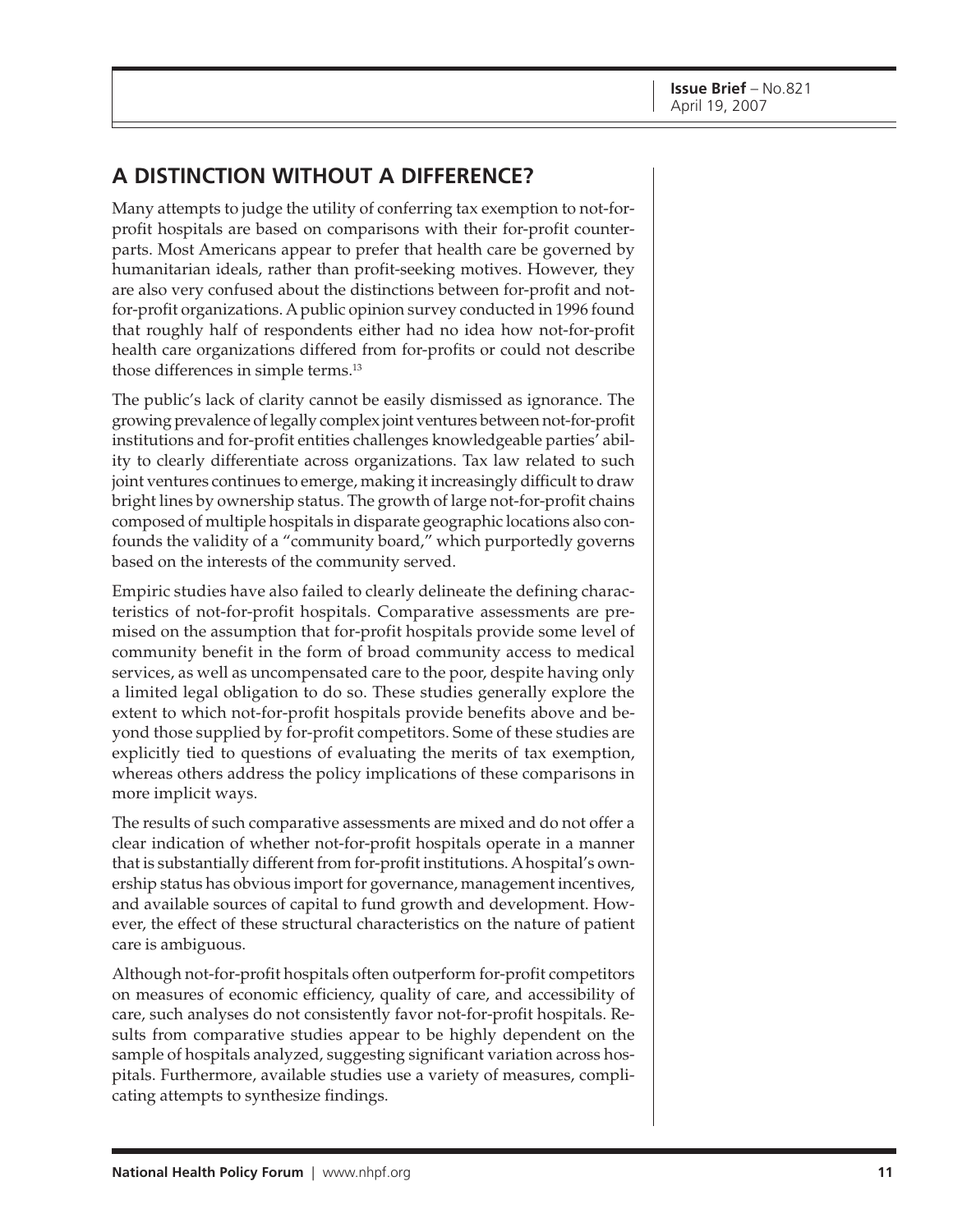However, some broad conclusions can be drawn by exploring the results of a systematic literature review recently conducted by Drs. Mark Schlesinger and Bradford Gray<sup>14</sup> as summarized in Figure 2 and described below, in terms of cost, quality, and access.

**Cost —** A slight majority of available studies examining hospital cost find that not-for-profit hospitals are less expensive than for-profits, as measured by indicators such as administrative overhead, cost per admission, revenue per admission, and inefficiency markers. However, nearly one third of available studies show no difference between notfor-profit and for-profit hospitals and 16 percent of the studies suggest that for-profits are less expensive. For-profit hospitals do appear to be more aggressive than not-for-profit hospitals in marking up prices. Relative to costs, the prices charged by not-for-profit hospitals tend to be lower than those set by for-profits.<sup>15</sup>

**Quality —** Data on quality of care do not demonstrate a compelling difference in hospital performance by ownership type. Almost half of available studies show no difference in quality of care, and 9 percent show an advantage to for-profit institutions. In studies measuring adverse outcomes, five out of ten favor not-for-profits, whereas three out of ten favor for-profits.

**Access —** A preponderance of the literature suggests that not-for-profit institutions offer greater access to care than for-profit hospitals. Of the 39 studies examining accessibility of care, 29 favor not-for-profit hospitals, 9 show no difference, and only 1 favors for-profits. Studies examining the provision of unprofitable services have consistently found that not-for-profit hospitals are more likely to offer such services than their for-profit counterparts.



#### **FIGURE 2 Hospital Performance by Ownership Type** *(Percentage of Studies)*

*Source: M. Schlesinger and B. Gray, "Why Non Profits Matter in American Medicine: A Policy Brief," a white paper distributed at the Aspen Luncheon Seminar, June 20, 2005, Washington, DC; available at [www.nonprofithealthcare.org/documentView.asp? do](http://www.nonprofithealthcare.org/documentView.asp?)cid=492&sid=.*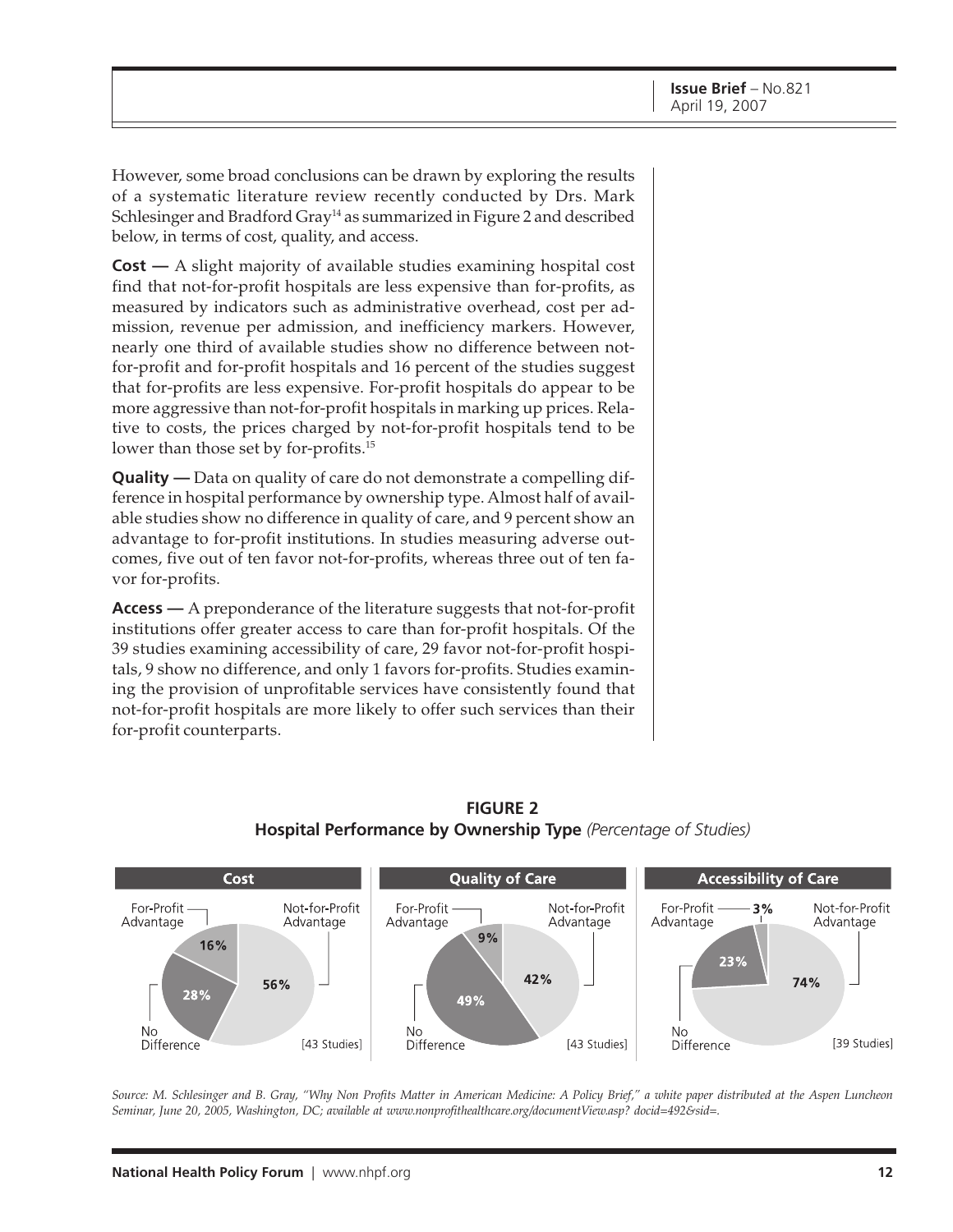A recent five-state analysis conducted by CBO appears to confirm that care is more accessible in not-for-profit institutions, but the differences observed were fairly small. CBO found that, on average, not-for-profit hospitals shouldered slightly higher levels of uncompensated care costs (a combination of charity care and bad debt) than did otherwise similar for-profit hospitals (Figure 3).16 However, among individual hospitals, the level of uncompensated care varied widely and the distributions for notfor-profit and for-profit hospitals largely overlapped. The Medicaid burden for not-for-profit hospitals was actually slightly lower than the share provided by for-profit facilities.

The CBO also found that certain specialized services widely thought to be less profitable (burn intensive care, emergency services, high-level trauma care, and labor and delivery services) were slightly more likely to be offered by not-for-profit hospitals than for-profit facilities. However, after adjusting for other differences in hospital characteristics, such as size and teaching status, statistically significant differences remained only for emergency services and labor and delivery services (Table 1, next page).

The CBO analysis clearly demonstrates the important role government hospitals have played in providing socially desirable services. Government facilities are more likely than not-for-profit or for-profit hospitals to provide both indigent care and specialized, less-lucrative patient services. Just as





*Source: Congressional Budget Office,* Nonprofit Hospitals and the Provision of Community Benefits*, December 2006, pp. 15 and 19; available at [www.cbo.gov/ftpdocs/76xx/doc7695/12-06-Nonprofit.pdf.](http://www.cbo.gov/ftpdocs/76xx/doc7695/12-06-Nonprofit.pdf)*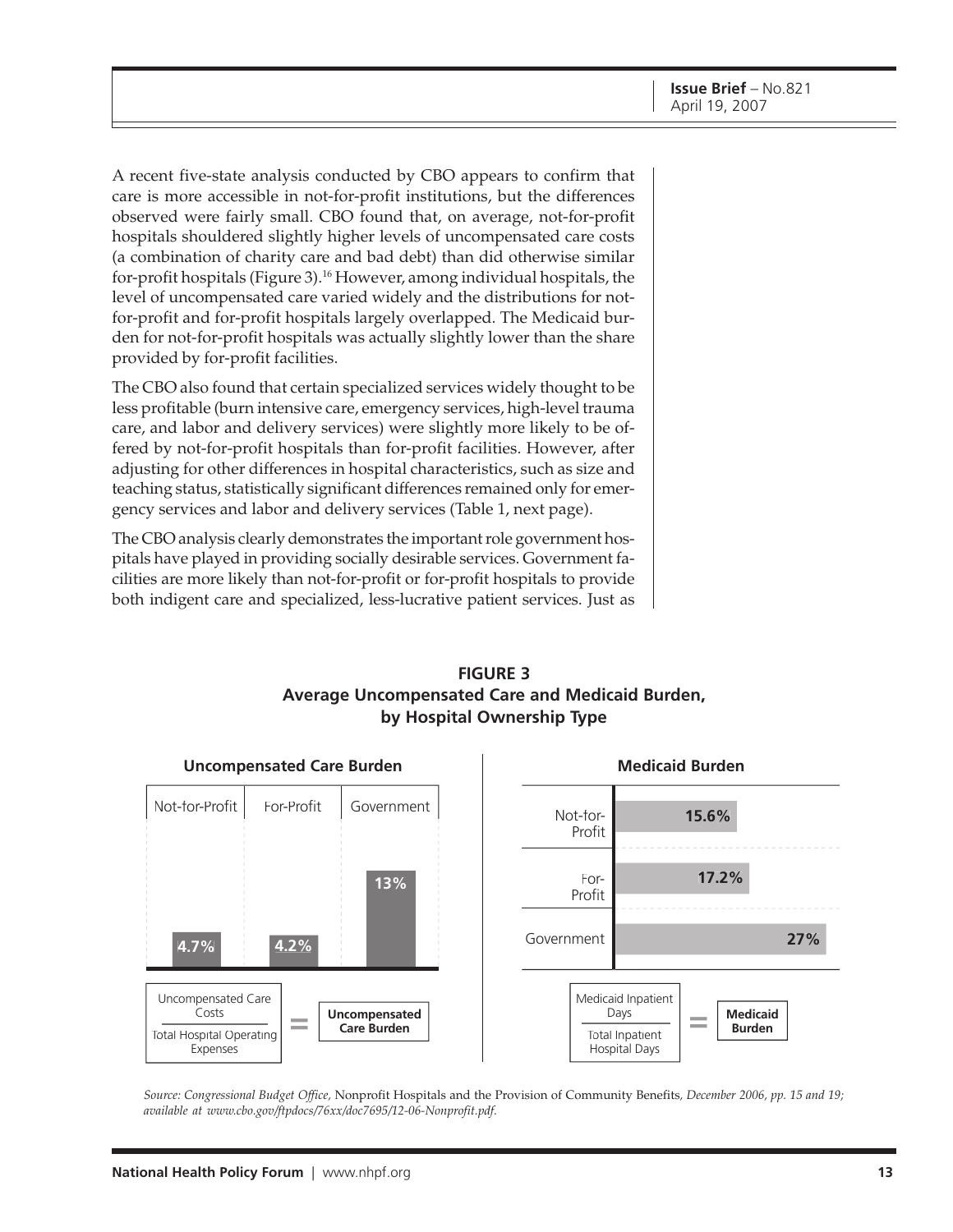the presence or absence of forprofit competitors is thought to influence the business practices of not-for-profit facilities, the presence or absence of a government hospital within a market can have a substantial impact on the provision of unprofitable services by other facilities. In some (but not all) cases, uncompensated care can be highly concentrated within the government-run institution, substantially easing the charity care burden that might otherwise be borne by not-forprofit hospitals.

#### **TABLE 1 Proportion of Hospitals That Provide Specialized Patient Services, by Hospital Type**

|                                      | HOSPITAL TYPE         |                   |            |
|--------------------------------------|-----------------------|-------------------|------------|
| PATIENT SERVICES                     | <b>Not-for-Profit</b> | <b>For-Profit</b> | Government |
| <b>Burn Intensive Care</b>           | 6.8                   | 1.0               | 22.0       |
| <b>Emergency Room Care</b>           | 98.5                  | 96.6              | 97.1       |
| <b>High-Level Trauma Care</b>        | 33.0                  | 93                | 48.O       |
| <b>Labor &amp; Delivery Services</b> | 83.5                  | 72.2              | 86 5       |

*Congressional Budget Office,* Nonprofit Hospitals and the Provision of Community Benefits*, December 2006, p. 20; available at [www.cbo.gov/ftpdocs/76xx/doc7695/12-06-Nonprofit.pdf.](http://www.cbo.gov/ftpdocs/76xx/doc7695/12-06-Nonprofit.pdf)*

### **DOES IT MATTER?**

While comparisons to for-profit institutions are informative, it is important to remember that the hospital market is still overwhelmingly dominated by the not-for-profit sector. Hospital representatives often refer to "competitive" market conditions in explaining their need to focus on financial objectives. However, these financial pressures are often driven by the demands of risk-adverse debt financiers, efficiency-conscious purchasers, and competition from other not-for-profit rivals, rather than direct challenges from for-profit competitors. Approximately 68 percent of hospital beds in the United States are operated by not-for-profit organizations, 15 percent by government, and 16 percent by for-profit enterprises.<sup>17</sup> Many markets, particularly in the Northeast and Midwest, have little to no for-profit hospital penetration.

However, competition from for-profit specialty facilities that are not fullservice hospitals, such as ambulatory surgery centers and diagnostic imaging centers, appears to be increasing. These specialty-line services often represent hospitals' most profitable activities, and competition for market share in these services can have a significant effect on hospitals' financial stability. Most hospitals have relatively modest profit margins. Therefore the loss of business in lucrative product lines has the potential to jeopardize a hospital's overall financial viability, limiting their ability to cross-subsidize less profitable services and, in extreme cases, threatening their continued operations.18

The effect of a substantial increase in for-profit penetration, which could be triggered by tightening tax exemption for hospitals, is unclear. The behaviors of both for-profit and not-for-profit institutions are undoubtedly influenced by prevailing incentives to increase market share in profitable services. If policymakers decided to "raise the bar" for granting tax exemption to hospitals, it is uncertain how many institutions would convert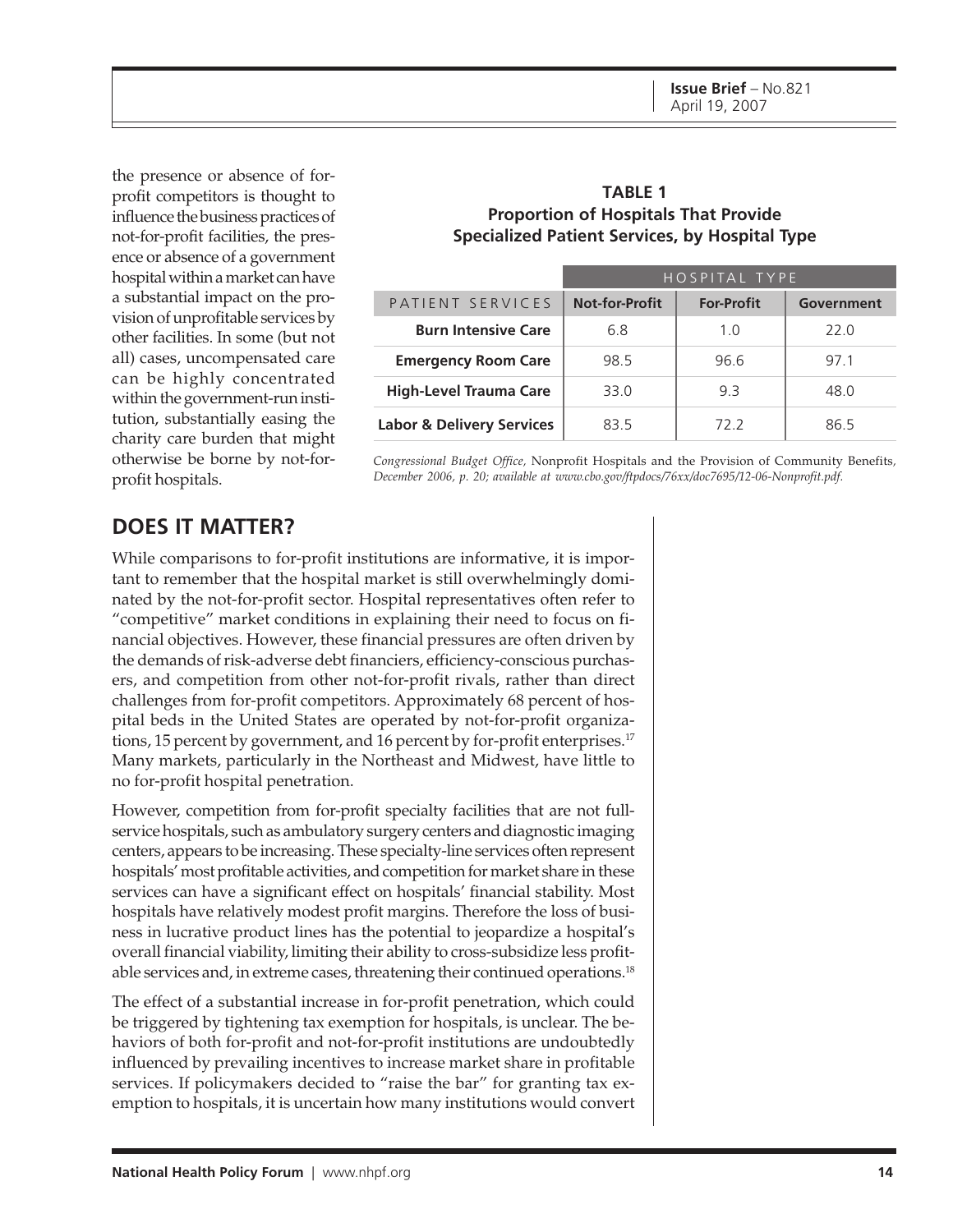to for-profit status and how such conversions would influence the business decisions of both for-profit and remaining not-for-profit competitors. Even in markets with no for-profit presence, competition for market share among not-for-profits in lucrative service lines drives strategic and operational decision making. Arguably, increasing for-profit penetration would only serve to magnify the intensity of existing competitive pressures.

Some observers strongly believe that the not-for-profit ethic is pivotal to ensuring a socially responsible health care system. Not-for-profit advocates worry that limiting hospital tax exemptions would only undermine public health, perilously compromising access to care for any patient perceived as potentially unprofitable. Some fear that hospitals, unfettered by community benefit obligations and driven solely by profit-motive, would be disinclined to serve patients lacking adequate insurance coverage, patients insured by health plans with unfavorable reimbursement rates, or patients requiring services that do not represent self-sustaining product lines. In addition, advocates of not-for-profit hospitals note that attaching specific public policy goals to tax exemptions is not common. Private universities, for example, are not required to offer a certain number of scholarships as a condition of their tax exemptions.

Others believe that the "hospital as charity" boat has long since sailed. Critics see existing tax policy as largely ineffective and irrelevant in influencing hospital decisions regarding service mix and care for the poor. Some believe that different types of incentives, such as licensure directives, teaching program requirements, and contractual agreements, now play (or could be made to play) more powerful roles in ensuring that community benefits are realized. Others focus on the opportunity costs of forgoing tax revenue from hospitals. Some believe that the financial resources presently protected by tax exemption could be more effectively deployed if redirected toward insurance coverage or concentrated on hospitals that demonstrate a meaningful commitment to community benefit.

### **COMMUNITY BENEFIT: IN THE EYE OF THE BEHOLDER?**

Determining whether a hospital provides an appropriate level of community benefit is no mean feat. Comparisons to for-profit counterparts provide a less-than-ideal way to gauge the merits of conferring tax exemption to hospitals. Many have argued for more direct mechanisms to measure and assess the community benefits that not-for-profit hospitals provide. Such discussions often begin with the fundamental question of whether the broadly defined community benefit standard is still relevant. Some critics maintain that obligations to serve uninsured and vulnerable patients should be the primary, or at least a more specifically stipulated, metric for evaluating community benefit.

It is unclear how many hospitals would "earn" their tax exemption based solely on the amount of charity care provided. One study found that 75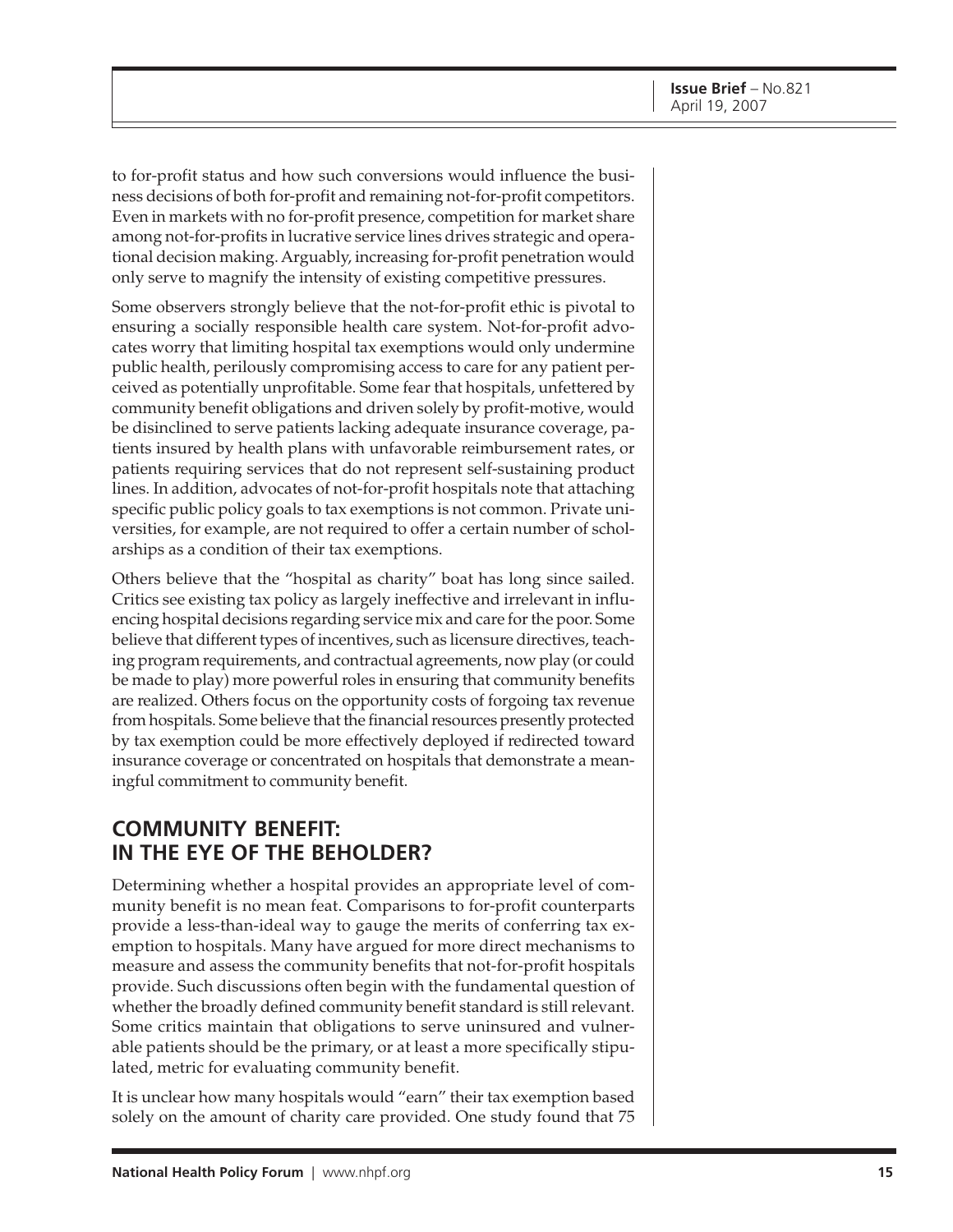percent of the 500 hospitals sampled had tax benefits in excess of the amount of charity care provided (with charity care valued at cost and exclusive of bad debt).19 When 50 percent of bad debt was included with charity care, 55 percent of hospitals still had excess tax benefits. Particularly when government subsidies for uncompensated care [such as Medicare- and Medicaid-Disproportionate Share Hospital (DSH) payments] are factored into the equation, many hospitals do not provide unsponsored, proactively designated charity care at levels commensurate with the value of their tax exemption.

Hospitals have used a wide variety of conventions in calculating the amount of "free" care they provide. Some hospitals make such calculations based on the dollar amounts charged to indigent patients; others attempt to estimate the actual cost of delivering care to such patients. Given that charges are considered to give a highly inflated sense of the resources directed to free care, the lack of consistency in these practices compromises the validity of comparisons across institutions. Similarly, some hospitals restrict estimates of free care to care delivered to patients deemed eligible for the institution's charity care program. Others may include bad debt, as well as losses incurred for care delivered to patients insured through Medicare and Medicaid. Still other hospitals do not report any data on the amount of free care they provide.

Although efforts are underway to improve consistency in the reporting of community benefit activities, mandatory reporting requirements are not specific and consensus on a voluntary standard approach has yet to emerge. IRS reporting requirements allow hospitals to provide qualitative descriptions of their "exempt purpose achievements" and many hospitals have traditionally complied by attaching copies of annual reports or other written narratives to their tax filings. As of December 2006, most hospitals are required to file their tax returns electronically using Form 990 (Return of Organization Exempt from Income Tax) and will be unable to attach separate documents.

The Catholic Hospital Association (CHA) and the Voluntary Hospital Association (VHA) recently developed standard templates for 990 filing that conform to those organizations' community benefit reporting guidelines. These guidelines suggest that hospitals should:

- Report charity care at cost, not charges
- Report unpaid costs of government-sponsored indigent care programs, such as Medicaid and SCHIP
- Exclude bad debt, contractual allowances, and quick pay discounts from charity care costs
- Exclude Medicare shortfall (unpaid costs) from charity care
- Report the net expense for community benefit services, such as health professions education and research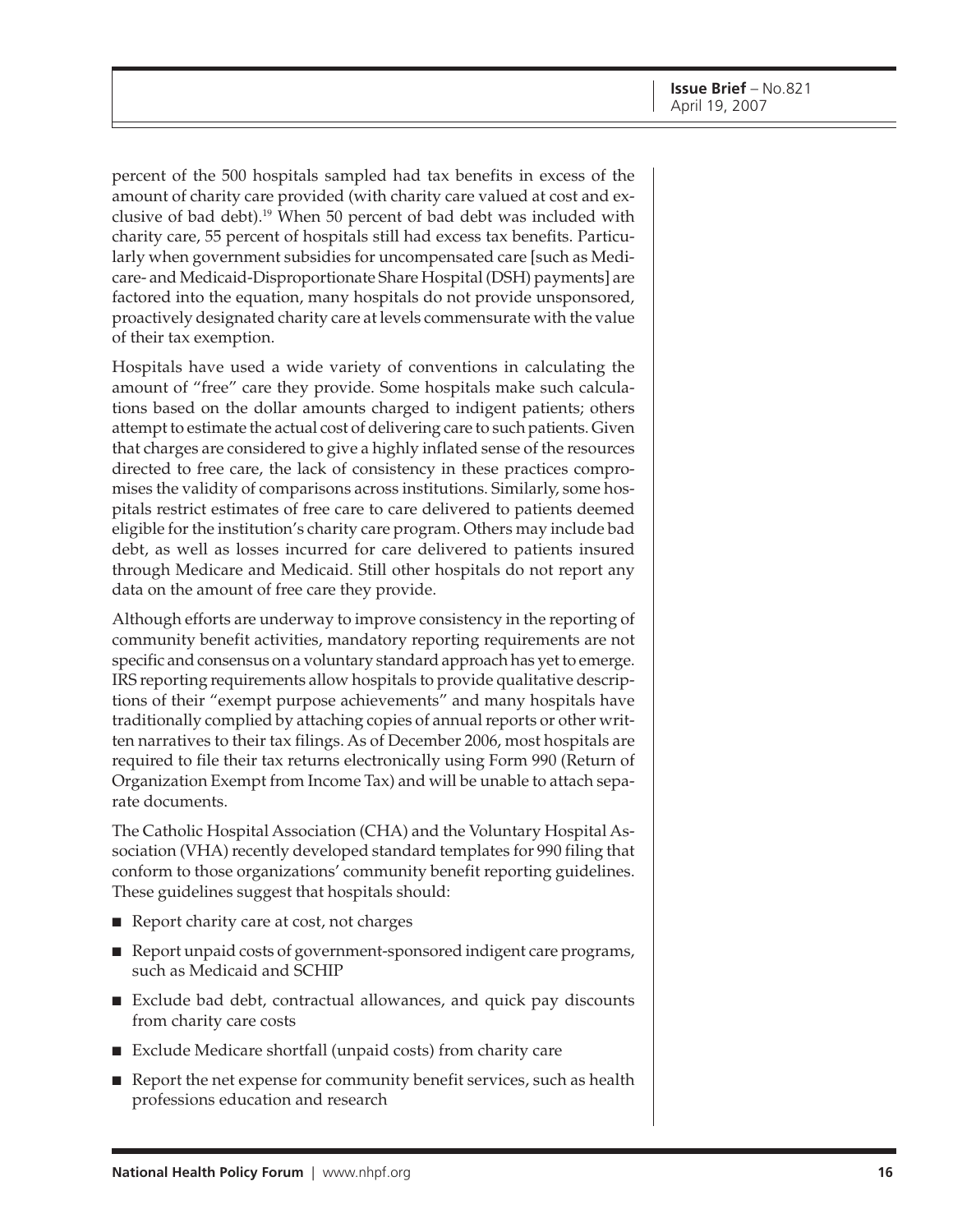The American Hospital Association (AHA) has issued somewhat different guidance on reporting community benefit activities, which would permit hospitals to include as community benefit expenses any shortfalls associated with Medicare, as well as bad debt. The AHA believes (i) the Medicare shortfall should be included because participation in Medicare is required in order to secure federal tax exemption, and (ii) the inclusion of bad debt is appropriate because the majority of bad debt is attributable to patients with incomes below 200 percent of the federal poverty level.<sup>20</sup>

While standard metrics for quantifying the "free care" component of community benefit are still under development, improving the comparability of qualitative information to characterize hospitals' charitable efforts appears even more challenging. The CHA/VHA 990 filing template provides an overview of the kinds of information that should be included to describe a hospital's community benefit efforts, such as populations targeted by community benefit programs, levels of unmet need in the community, and impact of program on participants. This qualitative template builds on guidance first developed in 1989 to help hospitals plan, document, and evaluate their community benefit efforts.

Similar attempts to establish qualitative community benefit standards have been spearheaded by other organizations. For example, in the early 1990s, the W.K. Kellogg Foundation funded a demonstration project to accredit a select group of hospitals for their community benefit activities using a set of qualitative standards and a third party review process similar to that used by the Joint Commission (formerly known as JCAHO, or the Joint Commission for the Accreditation of Health Care Organizations). More recently, a large consortium of hospitals from California, Texas, Arizona, and Nevada came together to develop and pilot a uniform accounting and performance monitoring system to document and guide community benefit efforts.<sup>21</sup>

The less tangible aspects of community benefit are inherently difficult to capture in a standardized, objective fashion because they are inextricably linked to the variability of community needs. Determining whether a hospital provides community benefits at a level sufficient to demonstrate its charitable mission—and justify its tax exempt status—may always require assessment by neutral, third-party observers.

## **CONCLUSION**

Insurance coverage declines contribute to the financial pressures facing hospitals and also raise troubling concerns about the predominant power of financial incentives given the role of hospitals as charitable organizations. Economic considerations have led hospitals to minimize their uncompensated care burden at a time when the need for charity care appears to be growing. Ongoing debate regarding the societal value of hospital services has surfaced a variety of difficult questions: What level of uncompensated care should hospitals reasonably be expected to shoulder in exchange for tax-exempt status? Do existing tax laws place adequate priority on charity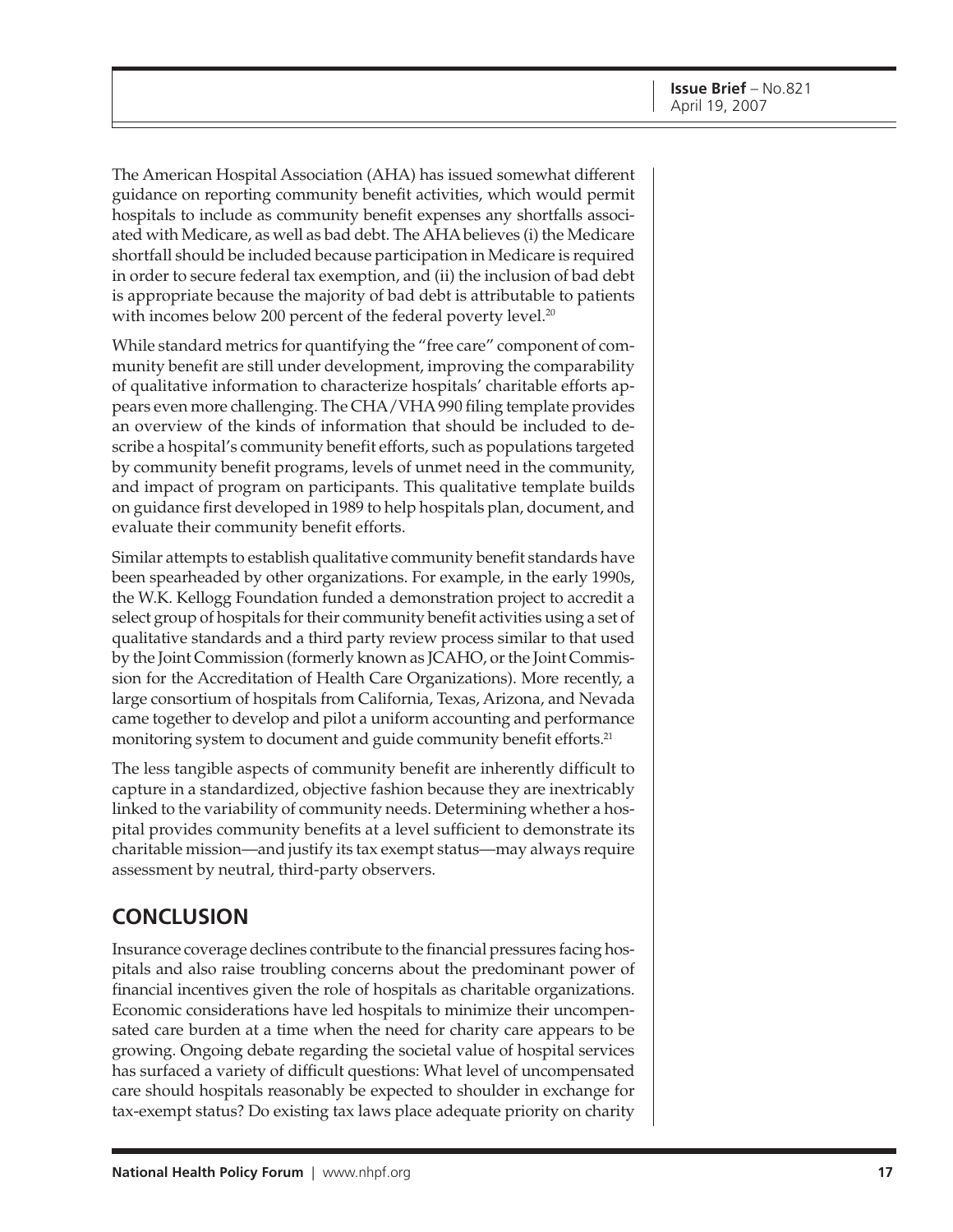care relative to other forms of community benefit? Should other forms of community benefit be considered only if the community need for free or reduced-price services has been met? Could more prescriptive community benefit standards have a perverse effect, leading to an increase in for-profit conversions and greater constraints on access to care?

In light of hospitals' sustained and prominent imprint on the fabric of community life, as well as the continuing evolution of market forces on hospital practices, a speedy resolution to these policy questions is unlikely. As policymakers consider whether and how to revise standards for hospital community benefits, a variety of approaches could be considered. Policy proposals include requiring more detailed, consistent reporting on community benefit activities, mandating the provision of specific levels of charity care, and placing limits on tax-exempt financing. Although they differ in reach and mechanism, these policy proposals have all generally focused on re-examining the manner and magnitude of benefits derived from hospitals by the communities they serve.

In many ways, debate related to the charitable role of not-for-profit hospitals reveals the fundamental tensions in our health care system. Is health care a right or a marketable service? Is health a public good or an individual responsibility? As a society, we have consistently answered "all of the above" to these questions, trying to strike a delicate balance between market, regulatory, and humanitarian forces in order to craft the health care system that exists today. Policy decisions related to hospital community benefit pierce the heart of this tenuous balancing act, and portend reverberating consequences.

### **ENDNOTES**

1. Paul Starr, *The Social Transformation of American Medicine: The Rise of a Sovereign Profession and the Making of a Vast Industry* (New York: Basic Books, Inc., 1982) p.145.

2. U.S. Census Bureau, "Health Care and Social Assistance (NAICS 62)—Estimated Revenue for Tax-Exempt Employer Firms," table 8.5 in *Service Annual Survey: 2004*, p. 9, available at [www.census.gov/svsd/www/services/sas/sas\\_data/62/sas62\\_85-86\\_2004.pdf,](http://www.census.gov/svsd/www/services/sas/sas_data/62/sas62_85-86_2004.pdf) and "Selected Health Care Services (NAICS 621, 622, and 623)—Estimated Revenue for Employer Firms by Source," table 8.11 in *Service Annual Survey: 2004*, p. 24, available at [www.census.gov/svsd/www/services/sas/sas\\_data/62/sas62\\_811-814\\_2004.pdf.](http://www.census.gov/svsd/www/services/sas/sas_data/62/sas62_811-814_2004.pdf)

3.  $501(c)(3)$  also identifies as tax exempt organizations devoted to national or international amateur sports competition (but only if no part of its activities involve the provision of athletic facilities or equipment), or for the prevention of cruelty to children or animals.

4. For more information, see "Hill-Burton Free and Reduced Cost Health Care" on the [Health Resources and Services Administration Web site, www.hrsa.gov/hillburton/](http://www.hrsa.gov/hillburton/default.htm) default.htm.

5. IRS revenue ruling 83-157 is available at [www.irs.gov/pub/irs-tege/rr83-157.pdf.](http://www.irs.gov/pub/irs-tege/rr83-157.pdf)

6. 42 USC 1395dd is also known as the Consolidated Omnibus Budget Reconciliation Act of 1986 (COBRA 1986) or Section 1867(a) of the Social Security Act.

**Endnotes** / continued ➤